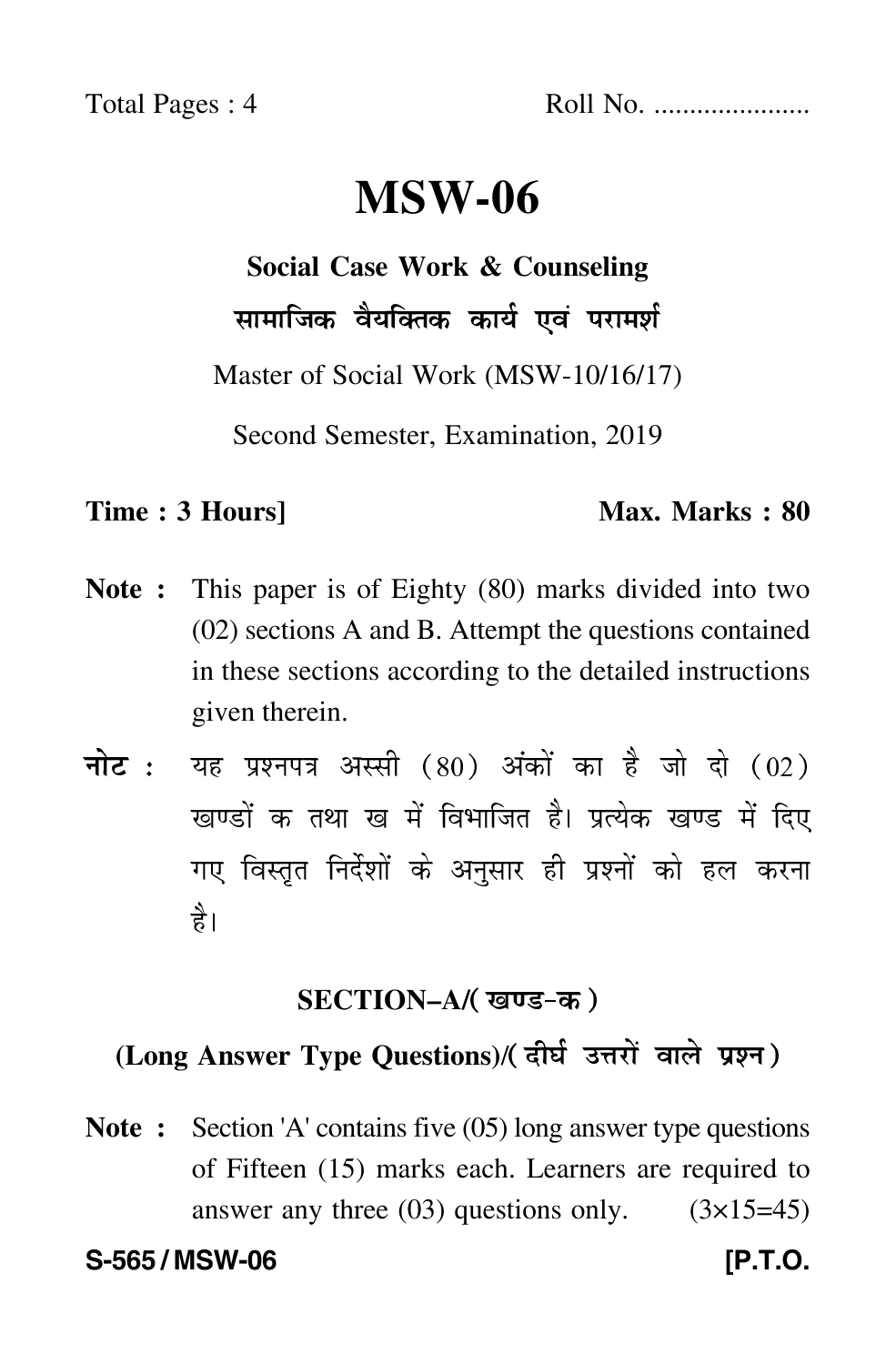- नोट : खण्ड 'क' में पाँच (05) दीर्घ उत्तरों वाले प्रश्न दिये गये हैं. प्रत्येक प्रश्न के लिए प्रन्द्रह (15) अंक निर्धारित हैं। शिक्षार्थियों को इनमें से केवल तीन (03) प्रश्नों के उत्तर देने हैं।
- Define Social Case Work. Discuss its various principles.  $1<sub>1</sub>$ सामाजिक वैयक्तिक कार्य को परिभाषित कीजिए। इसके विभिन्न सिद्धांतों की चर्चा कीजिए।
- $2.$ What it diagnosis? Discuss its importance and types. निदान क्या है? इसके महत्त्व एवं प्रकारों की चर्चा कीजिए।
- 3. Define counseling. Describe its various stages. परामर्श को परिभाषित कीजिए। इसके विभिन्न चरणों का वर्णन कीजिए।
- Describe the importance of Intake, Treatment and Referral  $\mathbf{4}$ in Social Case Work. सामाजिक वैयक्तिक कार्य में ग्रहण. उपचार एवं संदर्भित करने के महत्त्व का वर्णन कीजिए।
- Describe the process of Social Case Work in detail. 5. सामाजिक वैयक्तिक कार्य की प्रक्रिया का विस्तृत वर्णन कीजिए।

S-565/MSW-06  $[2]$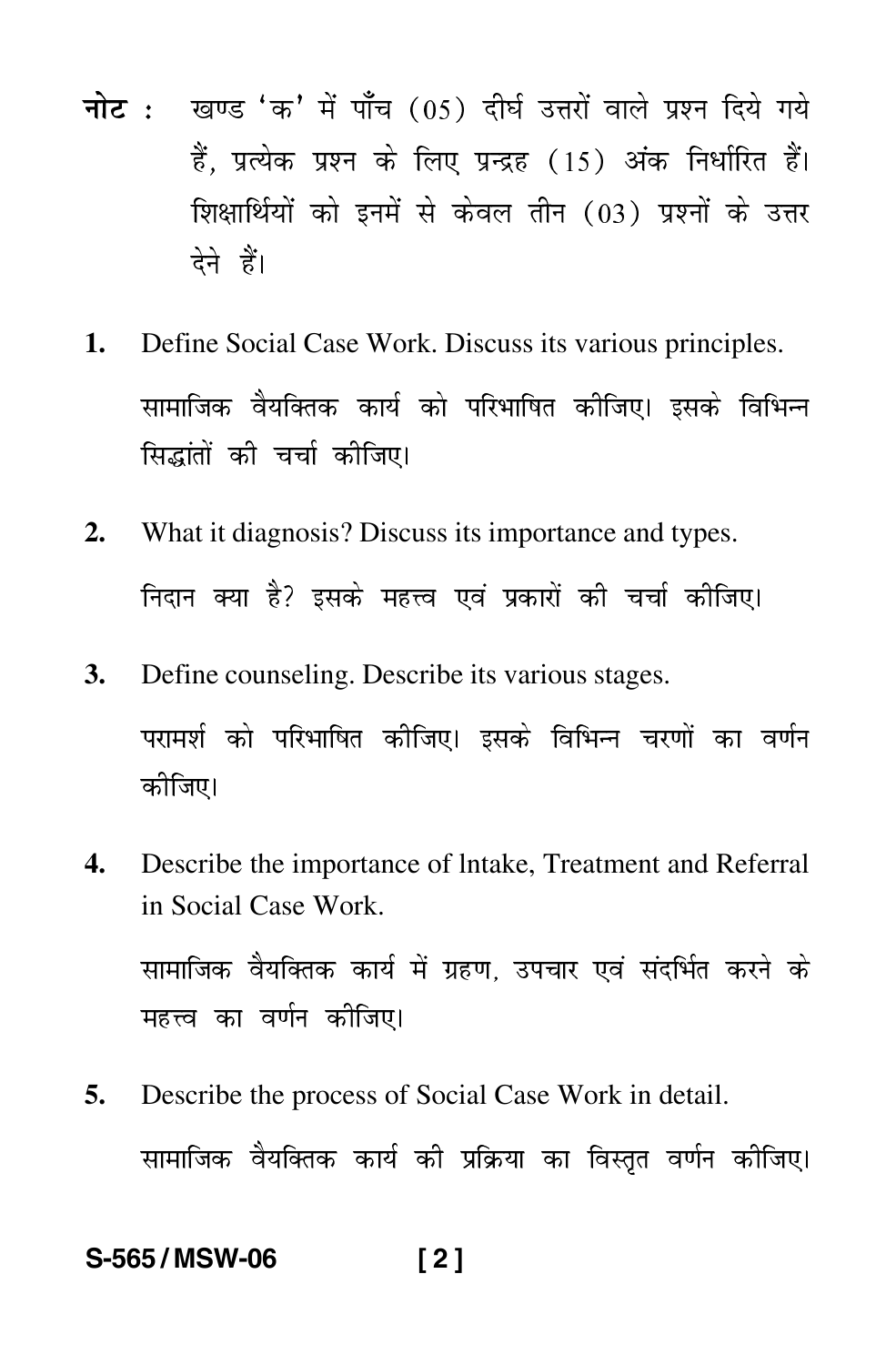## SECTION–B/( खण्ड-ख )

## (Short Answer Type Questions)/(लघु उत्तरों वाले प्रश्न)

**Note :** Section 'B' contains eight (08) short answer type questions of seven (07) marks each. Learners are required to answer any five (05) questions only.

 $(5 \times 7 = 35)$ 

- <mark>नोट</mark> : खण्ड 'ख' में आठ (08) लघु उत्तरों वाले प्रश्न दिये गये हैं, प्रत्येक प्रश्न के लिए सात (07) अंक निर्धारित हैं। शिक्षार्थियों को इनमें से केवल पाँच (05) प्रश्नों के उत्तर देने हैं।
- **1.** Describe the objectives of Social Case Work. सामाजिक वैयक्तिक कार्य के उद्देश्यों का वर्णन कीजिए। Ì
- **2.** Discuss the main role of Social Case Worker. सामाजिक वैयक्तिक कार्यकर्ता की मुख्य भूमिकां की चर्चा कीजिए।
- **3.** Explain the Psycho-Social Approach of Social Case Work. सामाजिक वैयक्तिक कार्य के मनो–सामाजिक उपागम की व्याख्य --कोजिए।
- **4.** Discuss the role of Counseling in Social Case Work. सामाजिक वैयक्तिक कार्य में परामर्श की भूमिका की चर्चा कीजिए।

#### **S-565 / MSW-06 [ 3 ] [P.T.O.**